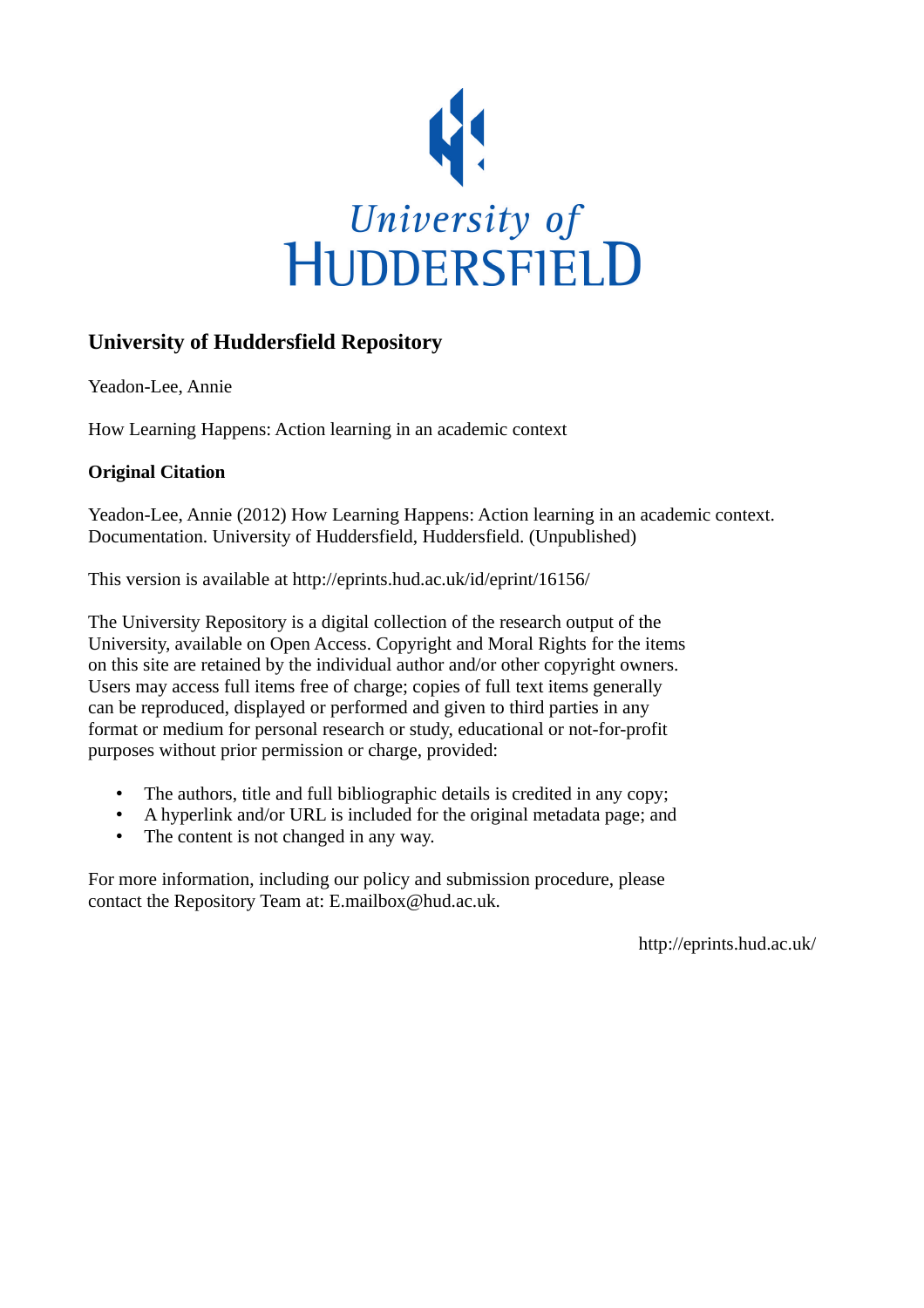# **Action Learning in Education**



**How Learning Happens: Action learning in an academic context** 

**Dr Annie Yeadon-Lee The Business School a.yeadon-lee@hud.ac.uk**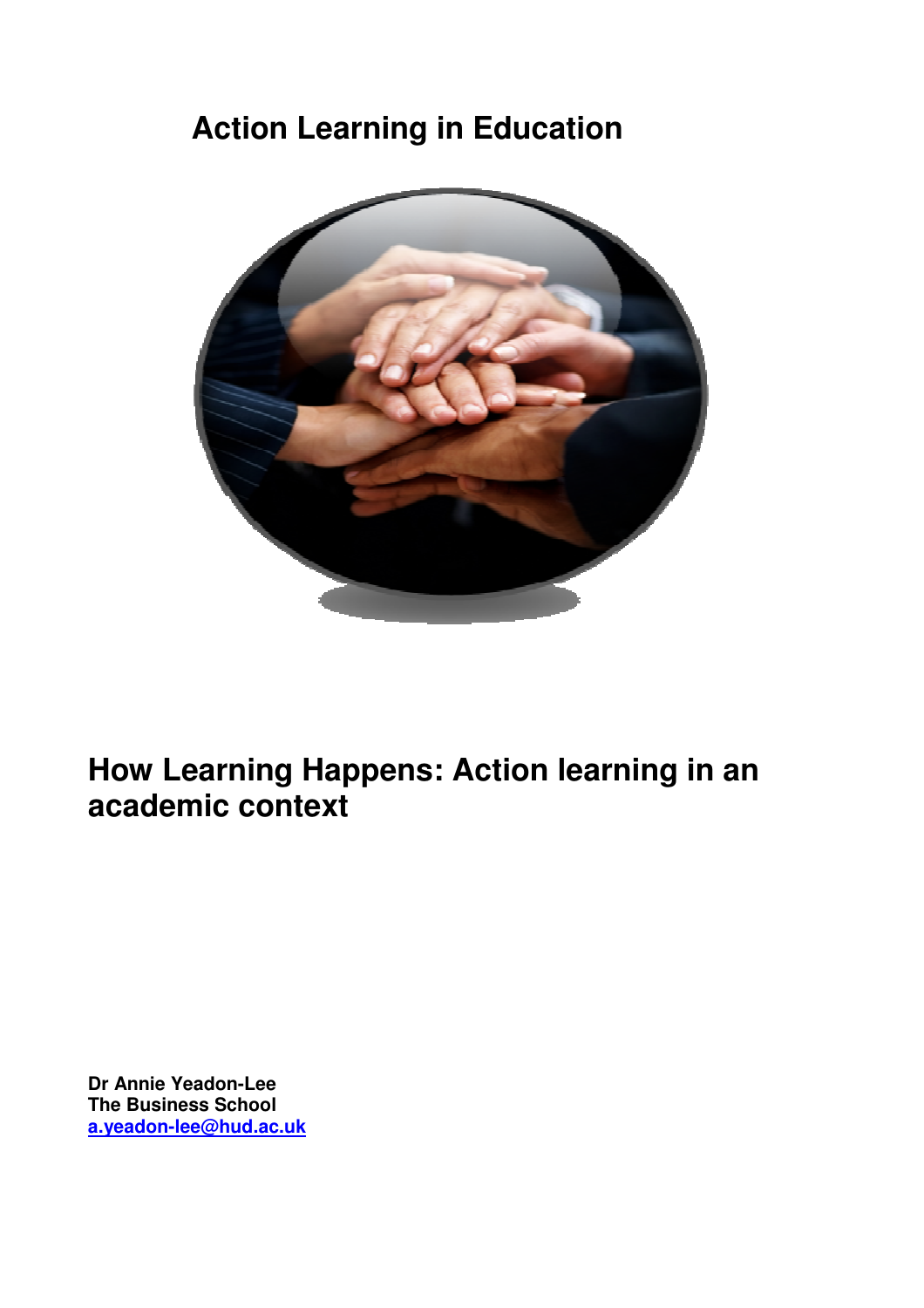### **Introduction**

**The session is designed to give a very brief overview of action learning in an academic context. The emphasis is placed on doing action learning…..** 

### **1. What is action learning?**

Pedler and Boutall (1991:7) defined action learning as being:

A method of management and organsational development. Over several months, people working in small groups tackle important organisational issues or problems and learn from their attempts to change things

Rimanoczy (2007:247) described the process of action learning as:

A form of learning through experience, by asking questions of each other, the task being the vehicle for learning.

McGill & Brockbank (200: 185) wrote that:

Action learning is a continuous process of learning and reflection that happens with the support of a group or 'set' of colleagues, working on real issues, with the intention of getting things done. The voluntary participants in the group or 'set' learn with and from each other and take forward an important issue with support of the other members of the set. The collaborative process, which recognises set members' social context, helps people to take an active stance towards life, helps overcome the tendency to be passive towards the pressures of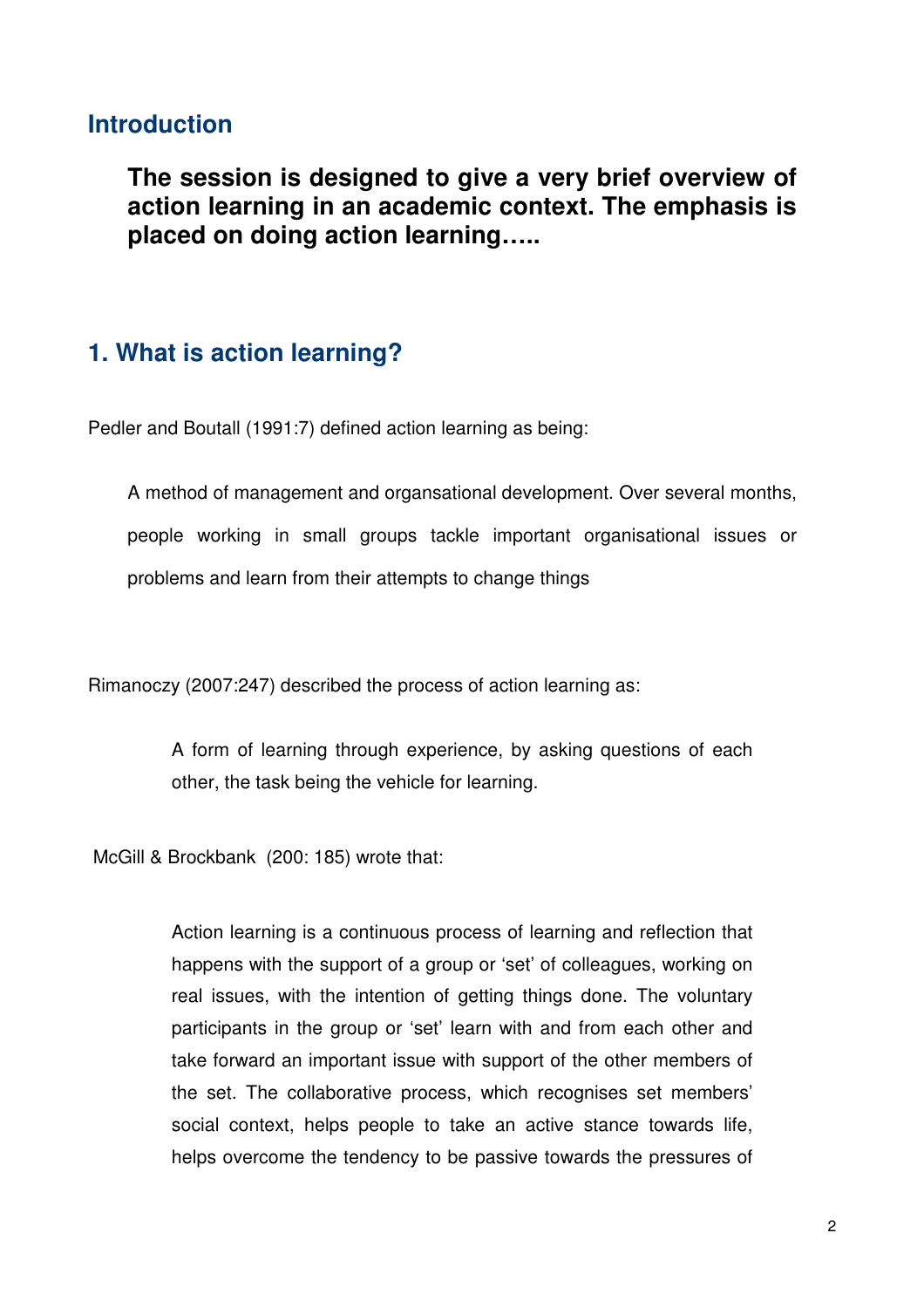life and work, and aims to benefit both the organisation and the individual.

**Notes** 

# **2. How does an action learning set differ from another group?**

A more formal approach is taken in that:

- Group size is restricted;
- Each person has a specific amount of air time;
- Each person has a live issue;
- The group is facilitated by one person;
- The process of reflection is formalised; and
- Specific roles are carried out in the set

**Notes**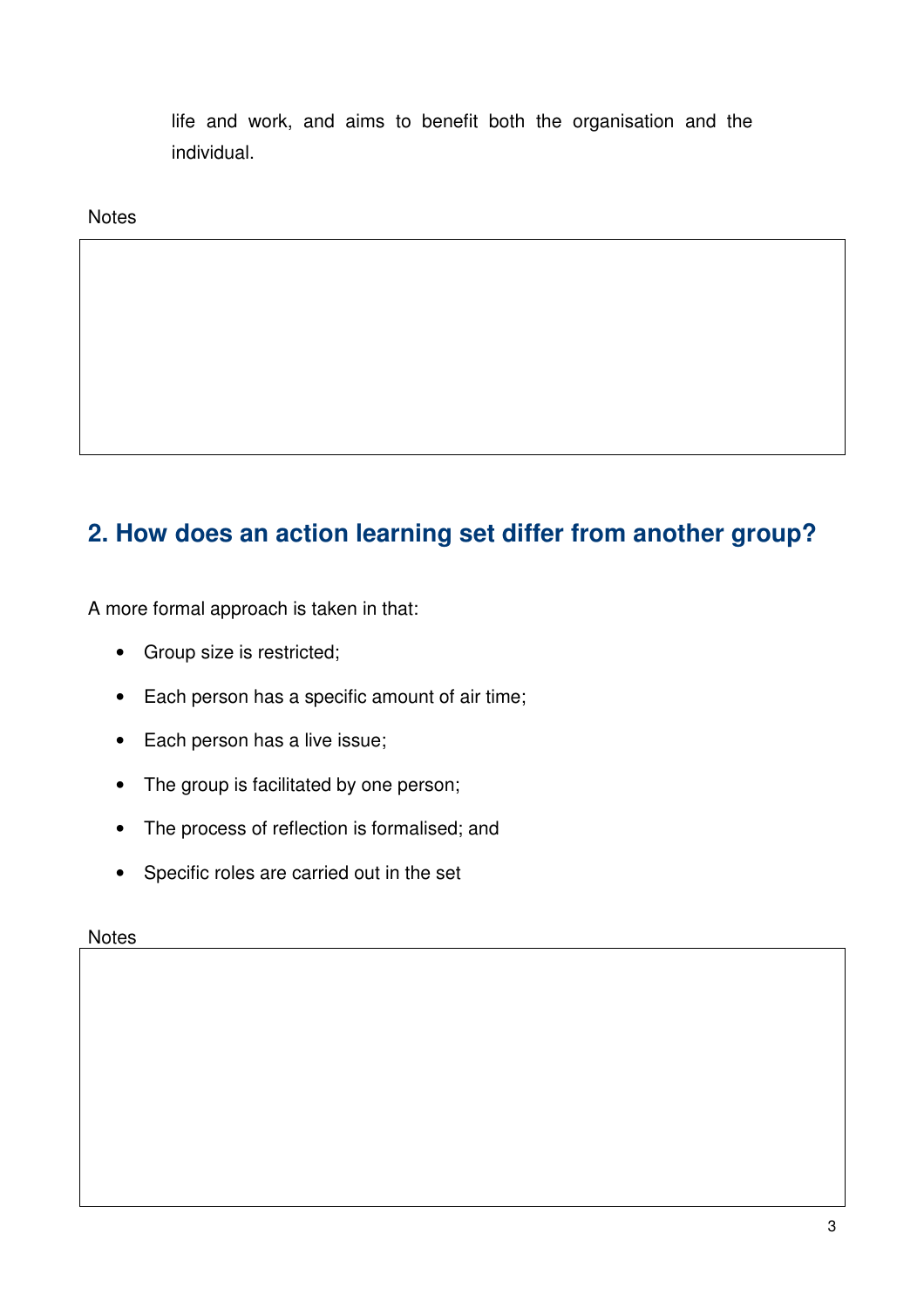# **3. What happens in an action learning set?**

Differing roles include:

Presenter – the person who owns the issue

Enablers – other members in the set

Facilitator –the person in charge of the set processes – not the expert

The goldfish bowl exercise



Types of questions

#### Insightful questioning

Revans, 1982 saw questioning as the key process in action learning. In considering a problem or issue, each individual is encouraged to think about the following questions:

- What am I trying to do?
- What is stopping me from doing it?
- What can I do about it?
- Who knows what I am trying to do?
- Who cares about what I am trying to do?
- Who else can do anything to help?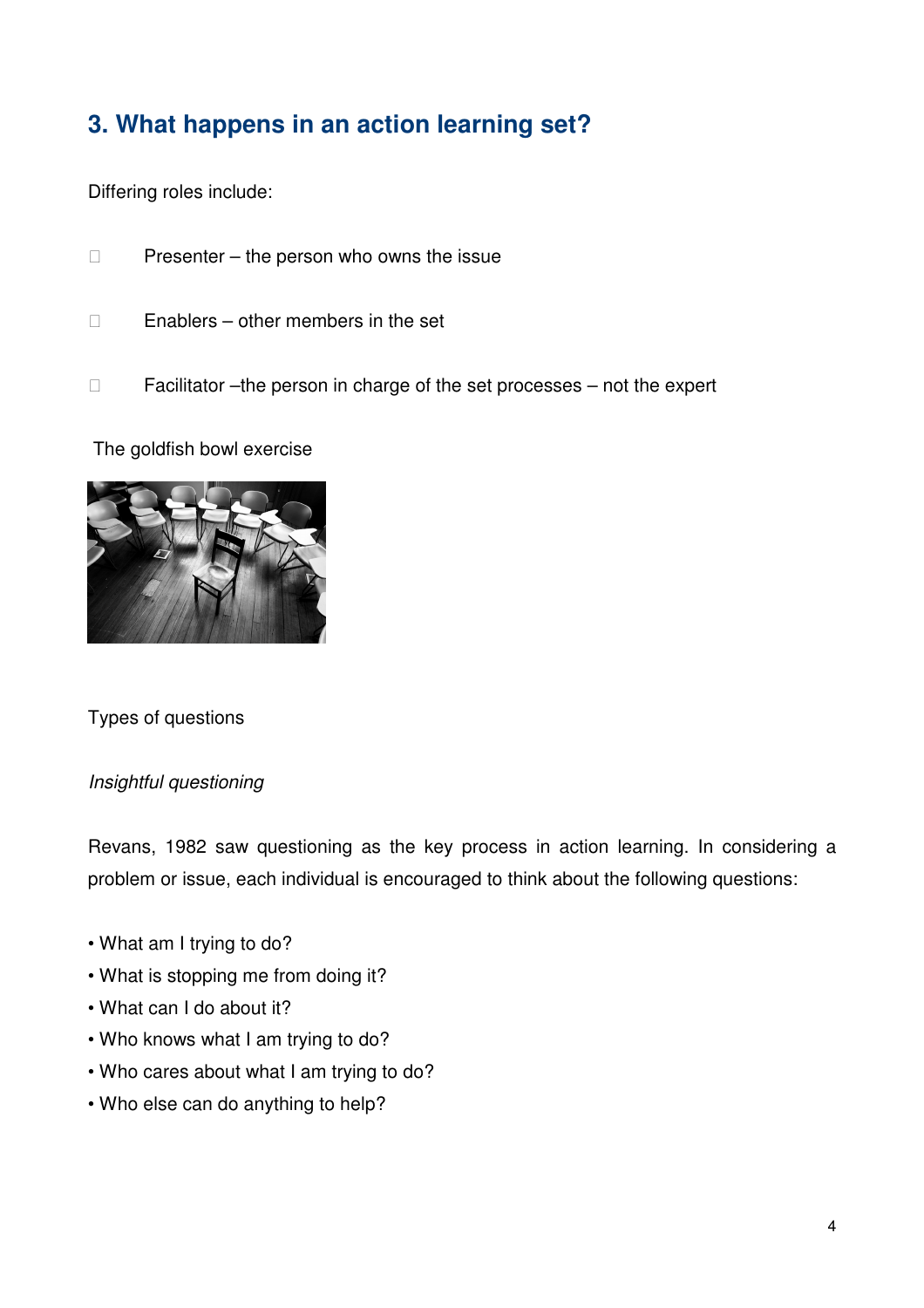#### Questioning insight

McGill and Brockbank (2004:228) cite typical questions for the enablers to help the presenter develop an insight into their own issue, questions include:

- What did you know….?
- How do you feel…?
- What were you aware of …?
- What would make a difference...?
- What helped you….?
- What got in your way….?
- What would happen if you.....?

#### Action Planning



- Reflecting back on events highs/lows
- Reflecting forward next action and rationale

#### **Notes**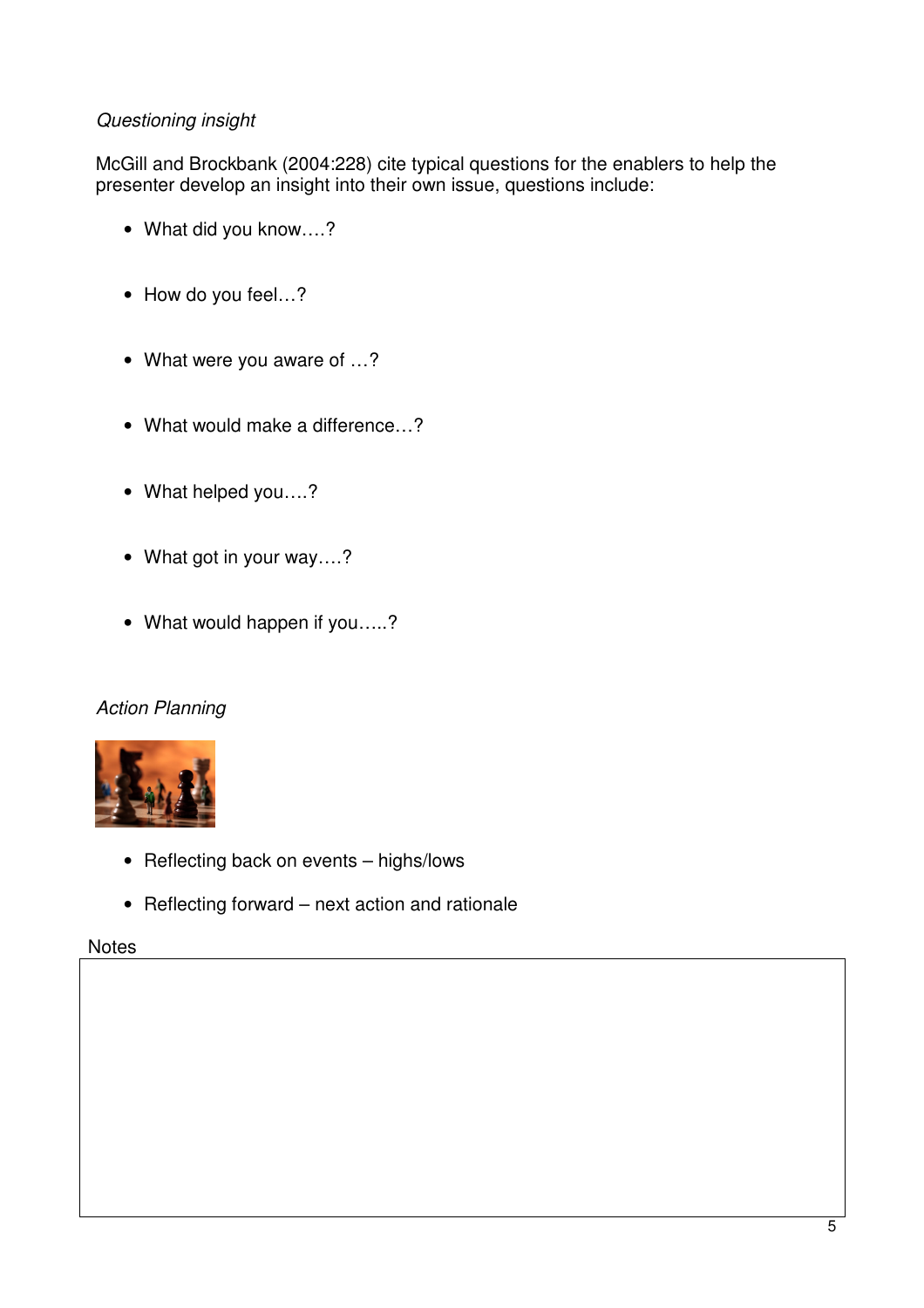### **4. The first and second set meeting**

Remember this is daunting for all concerned…how has each individual been prepared?

Layout of the room – what does it look like?

Creating a positive culture:

- Introductions-why am I here?
- Ground rules –collective effort
- Getting to know each other activities:
	- Self portrait (Appendix 1)
	- Lifeline
	- Picture of me

Ending the set- how was it for you?

**Notes** 

### **5. What and how do students learn?**

By actually taking part in the process of action learning, students have the opportunity to learn many things about themselves and others, such as:

- Communication skills- listening, hearing, silence
- Understanding complex issues -analysis
- Appreciation of differing perspectives -empathy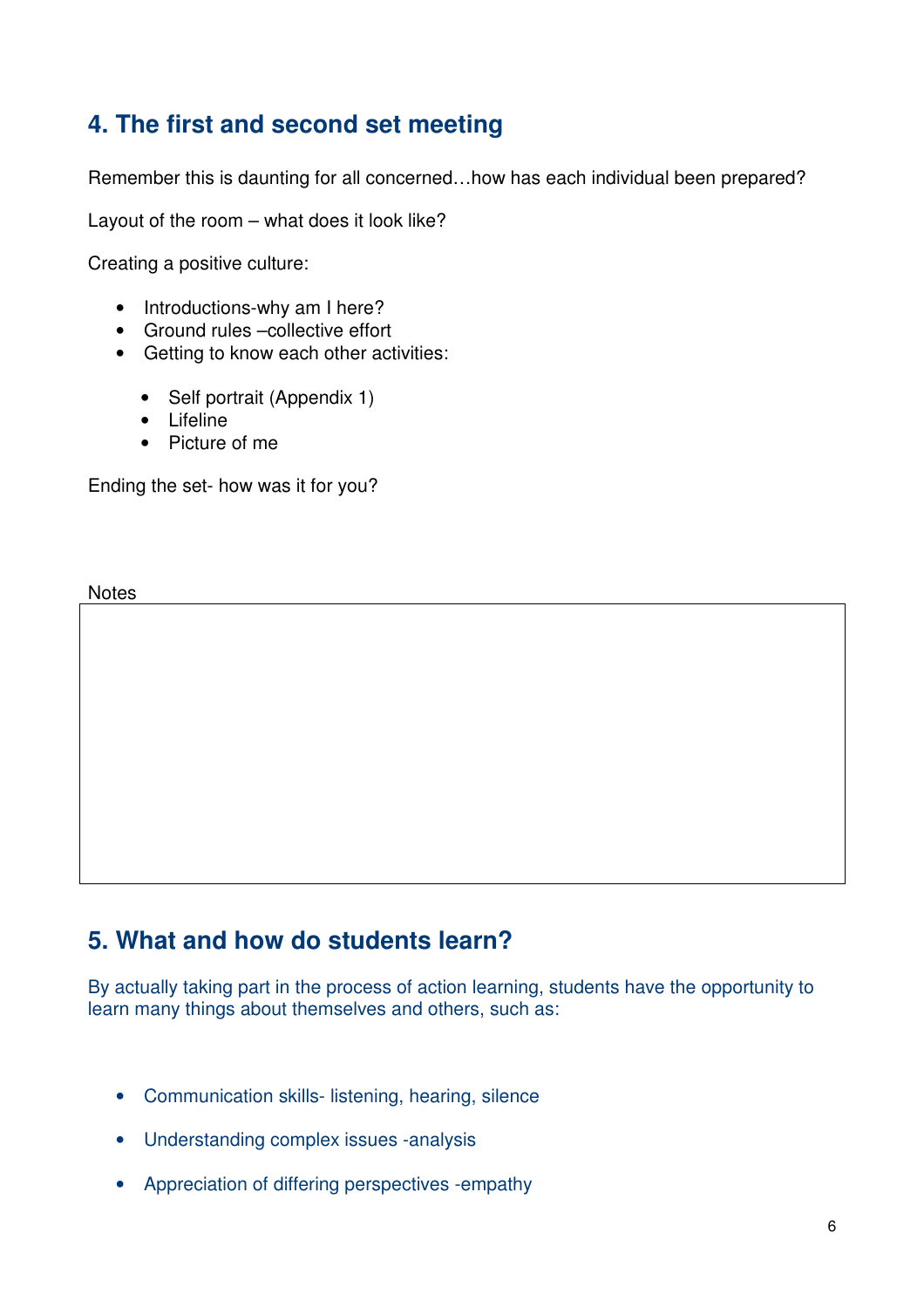- Time management
- Personal insight
- Reflection, reflective practices
- Giving and receiving feedback

Courses in the Business School that use action learning as the underpinning philosophy

- Doctor of Business/Public Administration
- MSc Healthcare Management
- BSc Enterprise

**Notes** 

# **6. Final thought**

# **It takes time and patience to make it work!**